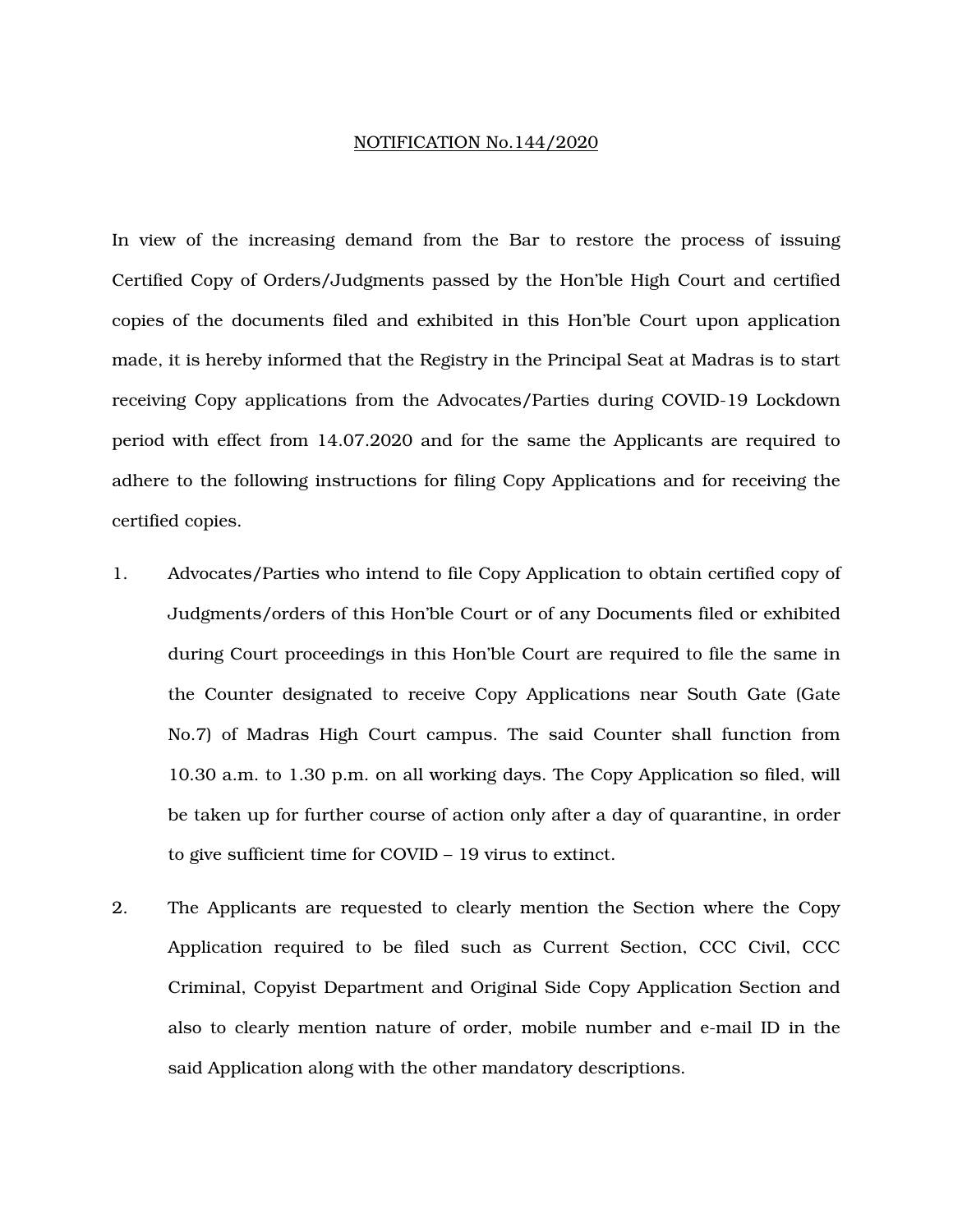- 3. The Applicant who is not a party to the proceedings, requiring certified copies of Judgments/orders of this Hon'ble Court or of any documents filed or exhibited in such proceedings, shall follow the relevant rules in force stipulated for the purpose. Every such Application shall be filed by following the instructions notified vide High Court Notification No.113/2020 dated 17.04.2020 and Notification No.143 /2020 dated 13.07.2020 with reference to filing and hearing of cases.
- 4. The Court fee and other charges payable for the compliance of the copy application shall be remitted along with Copy Application in accordance with the existing procedure following during normal court functioning.
- 5. If the Copy Application found defective or not in proper form, the same will be returned to the Applicant for amendment upon intimation through SMS/email for compliance. The Applicant is required to receive the Returned Copy Application in the Counter designated to receive Copy Applications. After due compliance, the said Copy Application is required to be re-presented in the same Counter.
- 6. Call for intimation to deposit the requisite Court fee for Copy Compliance will be sent to the Applicants only through SMS/e-mail. Upon receipt of the same, the Applicants are required to remit the Court Fee in the same Counter designated to receive Copy Applications during this exigency along with a memo containing information about remittance of additional court fee for the Copy Application already filed.